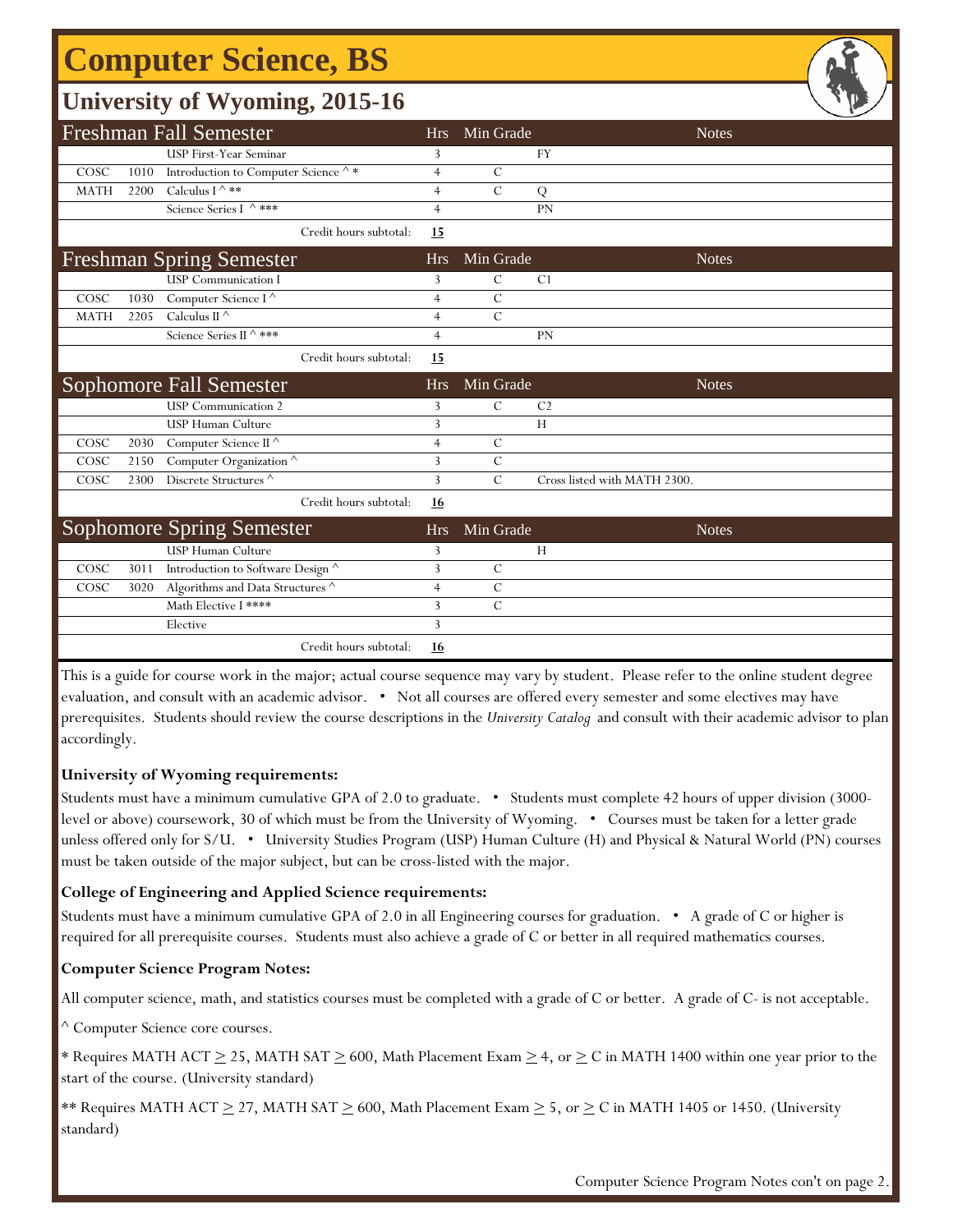# **Computer Science, BS**

### **University of Wyoming, 2015-16**

|             |      | <b>Junior Fall Semester</b>                    | <b>Hrs</b>     | Min Grade     | <b>Notes</b>                                                                                                                            |
|-------------|------|------------------------------------------------|----------------|---------------|-----------------------------------------------------------------------------------------------------------------------------------------|
|             |      | USP US & Wyoming Constitutions                 | 3              |               | V                                                                                                                                       |
| COSC        | 3015 | <b>Functional Programming</b>                  | 3              | $\mathcal{C}$ |                                                                                                                                         |
| COSC        | 4740 | <b>Operating Systems Design</b>                | $\overline{4}$ | $\mathcal{C}$ |                                                                                                                                         |
|             |      | Computer Science Elective I *****              | 3              | $\mathcal{C}$ |                                                                                                                                         |
|             |      | Science Elective I ^ ******                    | $\overline{4}$ |               |                                                                                                                                         |
|             |      | Credit hours subtotal:                         | 17             |               |                                                                                                                                         |
|             |      | <b>Junior Spring Semester</b>                  | <b>Hrs</b>     | Min Grade     | <b>Notes</b>                                                                                                                            |
| COSC        |      | 3050 Ethics for the Computer Professional ^    | 1              | C             |                                                                                                                                         |
|             |      | Computer Science Elective II *****             | 3              | $\mathcal{C}$ |                                                                                                                                         |
|             |      | Math Elective II ****                          | 3              | $\mathcal{C}$ |                                                                                                                                         |
|             |      | Science Elective II ^ ******                   | $\overline{4}$ | $\mathcal{C}$ |                                                                                                                                         |
|             |      | <b>Upper Division Elective</b>                 | 3              |               |                                                                                                                                         |
|             |      | Credit hours subtotal:                         | 14             |               |                                                                                                                                         |
|             |      | <b>Senior Fall Semester</b>                    | <b>Hrs</b>     | Min Grade     | <b>Notes</b>                                                                                                                            |
|             |      | <b>USP</b> Communication III                   | 3              | $\mathcal{C}$ | C <sub>3</sub>                                                                                                                          |
| COSC        | 4950 | Senior Design I <sup><math>\wedge</math></sup> | 1              | $\mathcal{C}$ |                                                                                                                                         |
| <b>STAT</b> | 4220 | <b>Basic Engineering Statistics</b>            | 3              | $\mathcal{C}$ | Can substitute STAT 2010 (Statistical Concepts), STAT 2050 (Fund<br>of Statistics), or STAT 2070 (Intro Stats for the Social Sciences). |
|             |      | Computer Science Systems Course                | 3              | C             | Choose from COSC 4760 (Computer Networks) or COSC 4820<br>(Database Systems).                                                           |
|             |      | Computer Science Theory Course                 | 3              | $\mathcal{C}$ | Choose from COSC 4100 (Foundations of Computing) or COSC<br>4200 (Computability & Complexity).                                          |
|             |      | Credit hours subtotal:                         | 13             |               |                                                                                                                                         |
|             |      | <b>Senior Spring Semester</b>                  | <b>Hrs</b>     | Min Grade     | <b>Notes</b>                                                                                                                            |
| COSC        | 4955 | Senior Design II $\overline{\wedge}$           | $\overline{2}$ | $\mathcal{C}$ |                                                                                                                                         |
|             |      | Computer Science Programming Language          | 3              | C             | Choose from COSC 4780 (Prin of Programming Language) or COSC<br>4785 (Compiler Construction).                                           |
|             |      | Computer Science Elective III *****            | 3              | $\mathcal{C}$ |                                                                                                                                         |
|             |      | Computer Science Elective IV *****             | 3              | $\mathcal{C}$ |                                                                                                                                         |
|             |      | <b>Upper Division Elective</b>                 | 3              |               |                                                                                                                                         |
|             |      | Credit hours subtotal:                         | 14             |               |                                                                                                                                         |
|             |      | <b>TOTAL CREDIT HOURS:</b>                     | 120            |               |                                                                                                                                         |

**Computer Science Program Notes con't:**

\*\*\* **Science Series I & II.** Students must complete two courses from a tightly-coupled series, each of which has a lab component and recommended for science or engineering majors. Be aware that the first course in each series has a Math Placement Exam or course prerequisite requirement; please consult the course descriptions in the *University Catalog* for specific information. Courses can be selected from:

CHEM 1020 (General Chemistry I) & CHEM 1030 (General Chemistry II)

CHEM 1050 (Advanced General Chemistry I) & CHEM 1060 (Advanced General Chemistry II)

LIFE 1010 (General Biology I) & LIFE 2022 (Animal Biology) or LIFE 2023 (Biology of Plants & Fungi)

PHYS 1110 (General Physics I) & PHSY 1120 (General Physics II)

PHYS 1210 (Engineering Physics I) & PHYS 1220 (Engineering Physics II)

PHYS 1310 (College Physics I - ) & PHYS 1320 (College Physics II)

\*\*\*\* Math Elective I & II. A total of six (6) additional hours of math course work is required. Students must choose math courses above Calculus II or statistics courses 3000-level or above. *Exceptions:* MATH 2350 (Business Calculus), MATH 2355 (Mathematical Applications for Business), MATH 4000 (History of Mathematics), or any variable length credit courses cannot be counted toward this requirement